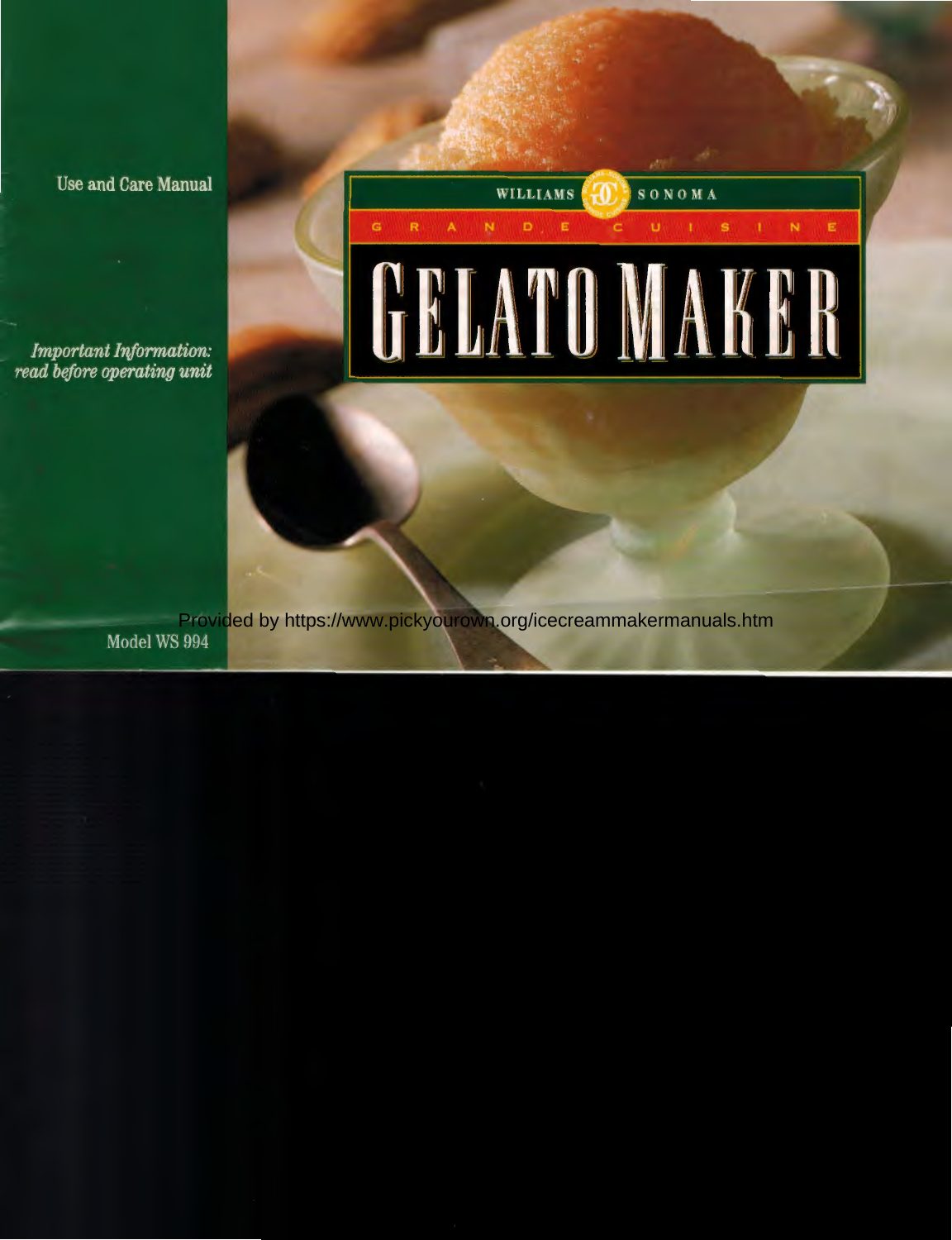# **ATTENTION: FOR HOUSEHOLD USE ONLY**

*IMPORTANT SAFEGUARDS* 

# *.SAVE THESE INSTRUCTIONS*

*When using an el.ectrical appliance, basic safety instructions shoul.d always be followed, including the foUowing:* 

- Read all instructions.
- Do not operate the unit without supervision.
- Close supervision is necessary when any appliance is used by or near children. Do not allow children to operate the Williams-Sonoma Gelato Maker unsupervised.
- Avoid contacting moving parts.
- Do not operate with the see thru lid removed from the gelato maker, as injury may occur.
- To disconnect, turn all controls to "off", then remove the plug from the wall outlet.
- Unplug from outlet when not in use, before putting on or taking off parts, and before cleaning.
- Use only a 120 volt electrical outlet to operate the gelato maker.
- Do not operate your Williams-Sonoma Gelato Maker with a damaged cord or plug or after the appliance malfunctions or is dropped or damaged in any manner. Return the appliance to the nearest authorized service facility for examination, repair, or electrical or mechanical adjustment, if necessary.
- Do not turn the unit on its side or upside down; damage to the refrigerating compressor may occur.
- The use of accessory attachments not recommended or sold by Williams-Sonoma may result in fire, electric shock or personal injury.
- DO NOT USE YOUR WILLIAMS-SONOMA GElATO MAKER OUTDOORS.
- Do not let any cord hang over the edge of the table or counter, or touch hot surfaces.
- Do not place near or on hot gas or electrical burners or in a heated oven.
- Do not add HOT ingredients into refrigerated mixing container.
- Do not operate Williams-Sonoma Gelato Maker against the wall. An adequate supply of air must escape from the air vents. Leave machine a minimum of 5" from the wall.
- Do not immerse Williams-Sonoma Gelato Maker in water or other liquid to protect against risk of electrical shock.
- Use handle to carry unit safely.
- Do not immediately turn refrigerating compressor on after having turned off the gelato maker.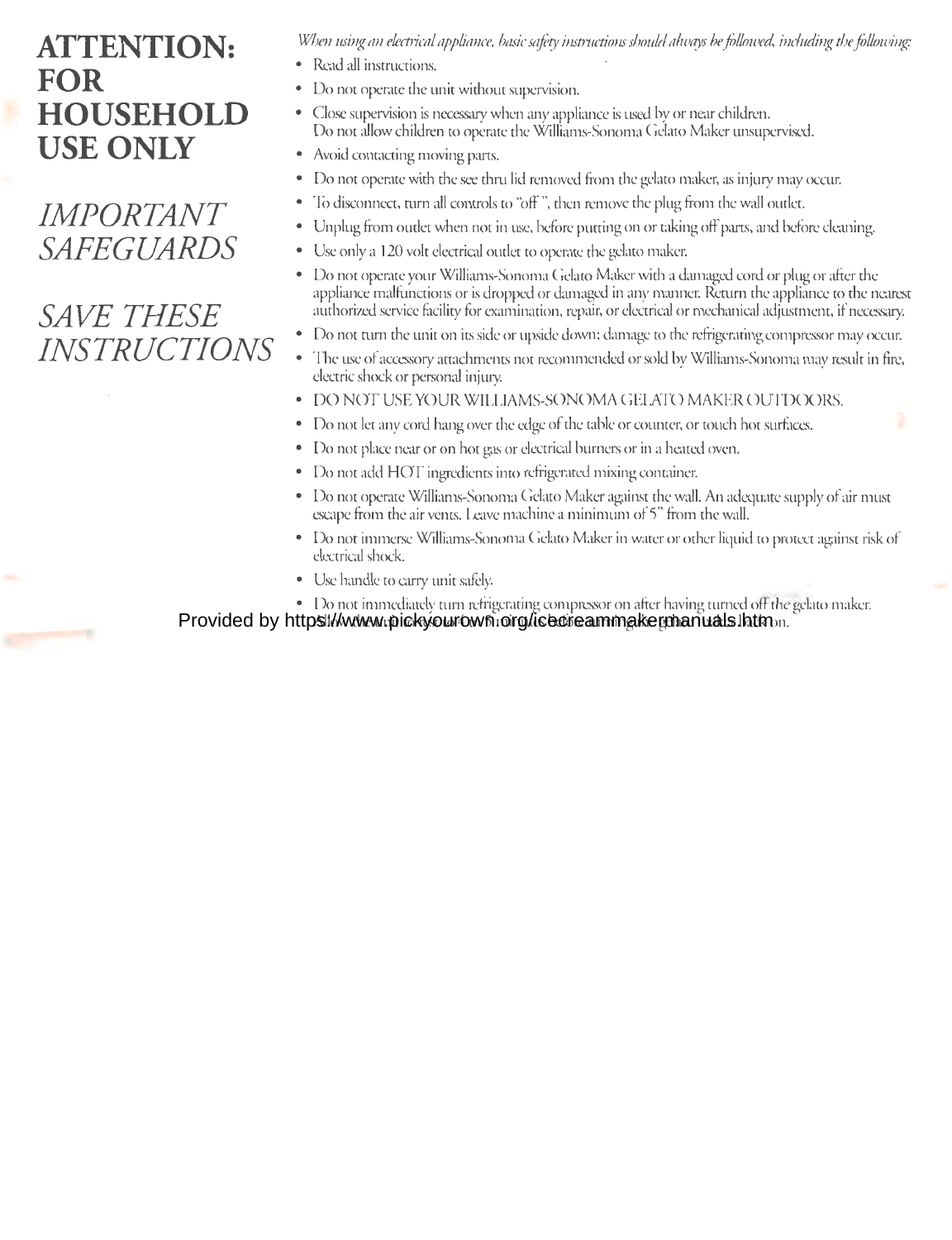### **TABLE OF CONTENTS**

#### IMPORTANT SAFEGUARDS 1

- 1. USING THE STATIONARY MIXING CONTAINER
- 2. USING THE REMOVABLE MIXING CONTAINER
	- PREPARING THE BRINE MIXTURE A COLD CONDUCTOR 6
	- MAKING GELATO IN THE REMOVABLE MIXING CONTAINER 7
	- REMOVING THE MIXING CONTAINER 8
- 3. TO REMOVE AND STORE THE FROZEN DESSERT 8
- 4. TO PREPARE EVERAL FLAVORS IN SUCCESSION 9
- 5. CLEANING AFTER USE 9
- 6. HELPFUL HINTS 10
- 7. RECIPES 11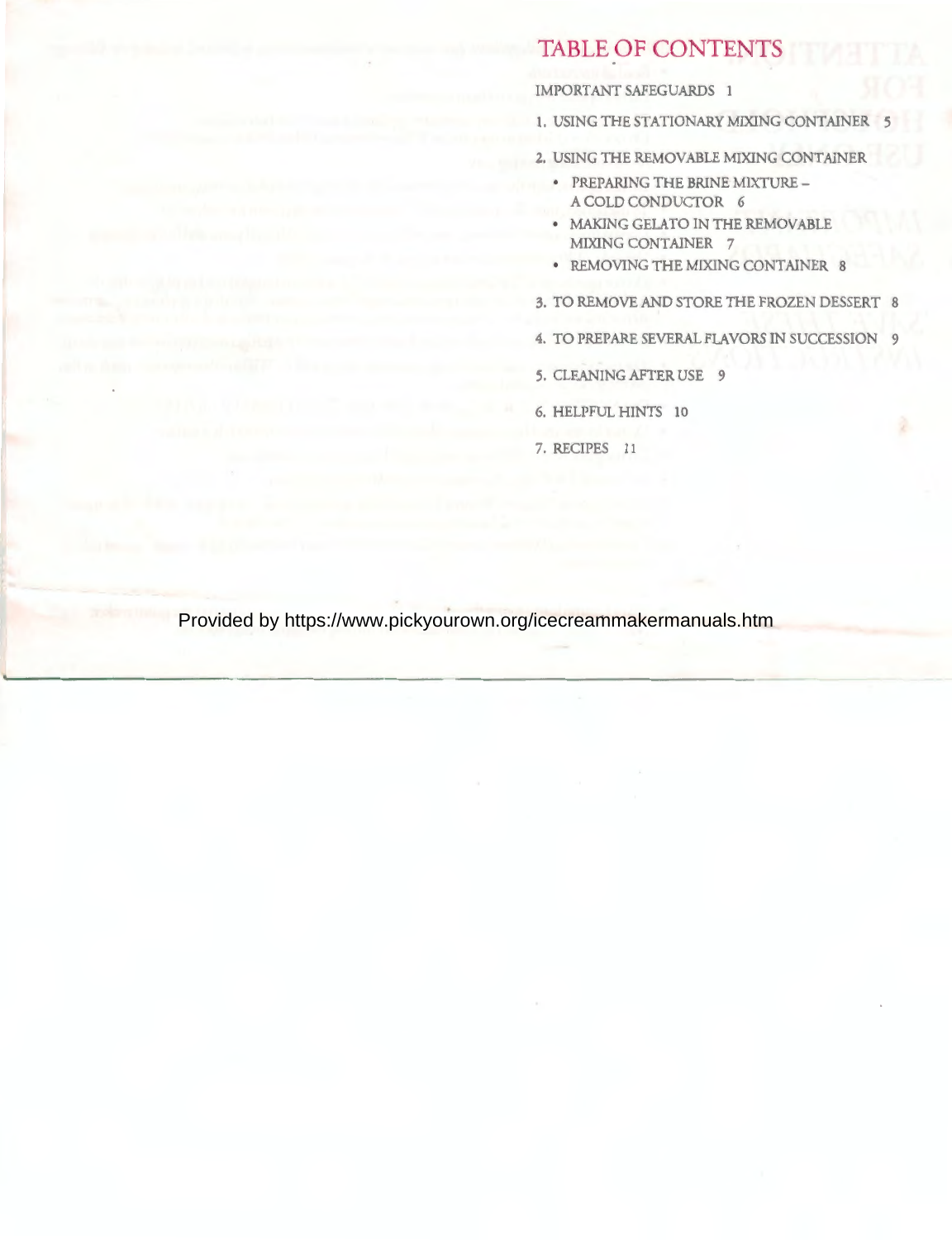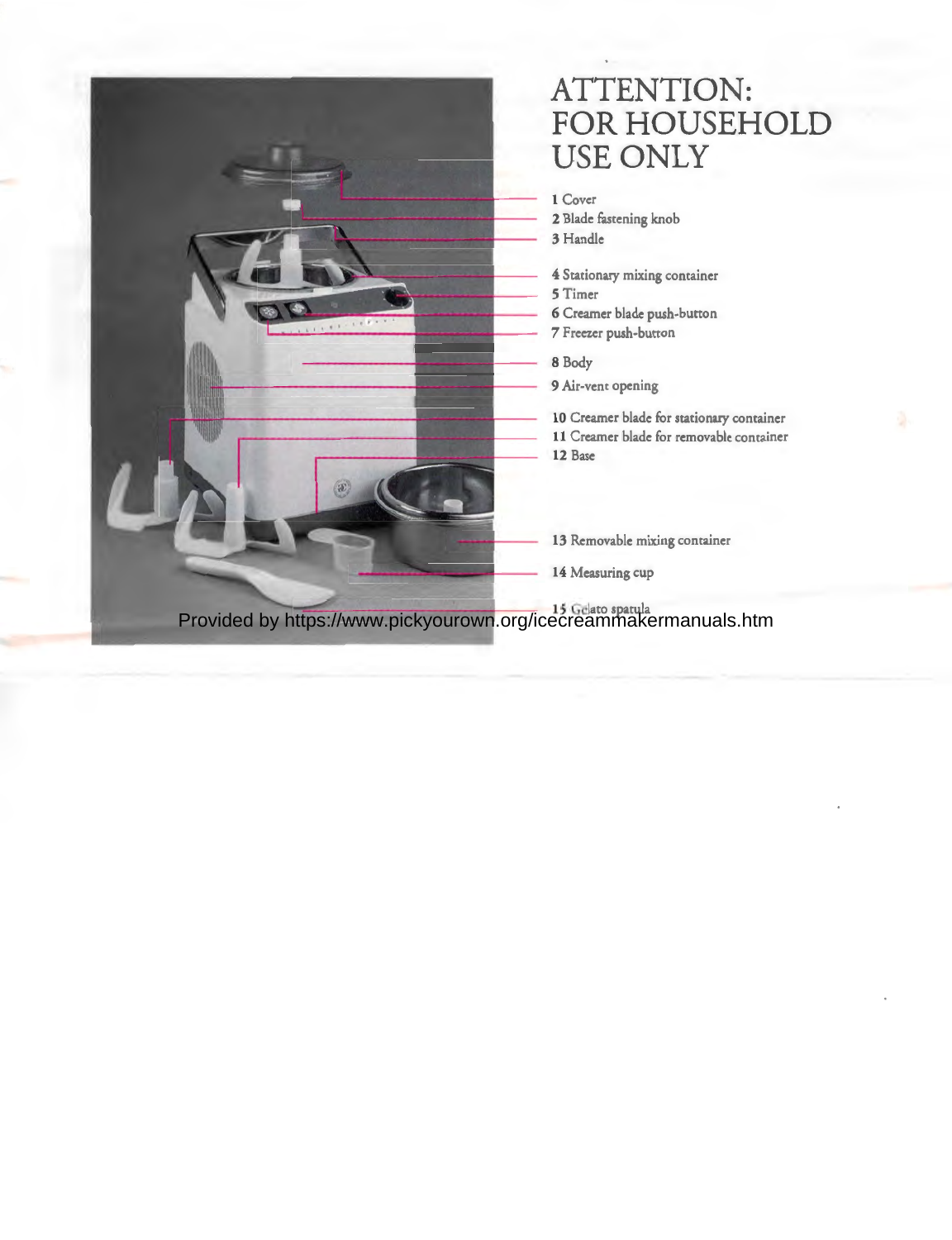# **THE WILLIAMS-SONOMA GELATO MAKER**

### *NOW YOU CAN ENJOY THE PLEASURES OF CREATING HOME-MADE GELATO, ICE CREAM OR SORBET IN YOUR OWN KITCHEN.*

*With the Williams-Sonoma Gelato Maker, you can make up to I J/2 quarts of gelato in only about 20 minutes.* 

*Your gelato maker allows you the choice of creating gelato the traditional way (using a brine mixture to cool the gelato as it mixes -using the removable stainless steel container), or the simpler way* - *mixing the gelato directly in the stationary container.* 

*Plus, you can make double the amount of gelato by combining both approaches ... first creating gefato in the removable container and storing it in the freezer, then immediately proceeding to make an additional batch of gelato in the stationary container. You can make a total of 3 quarts of your favorite gelato, ice cream or sorbet in approximately 40 minutes!*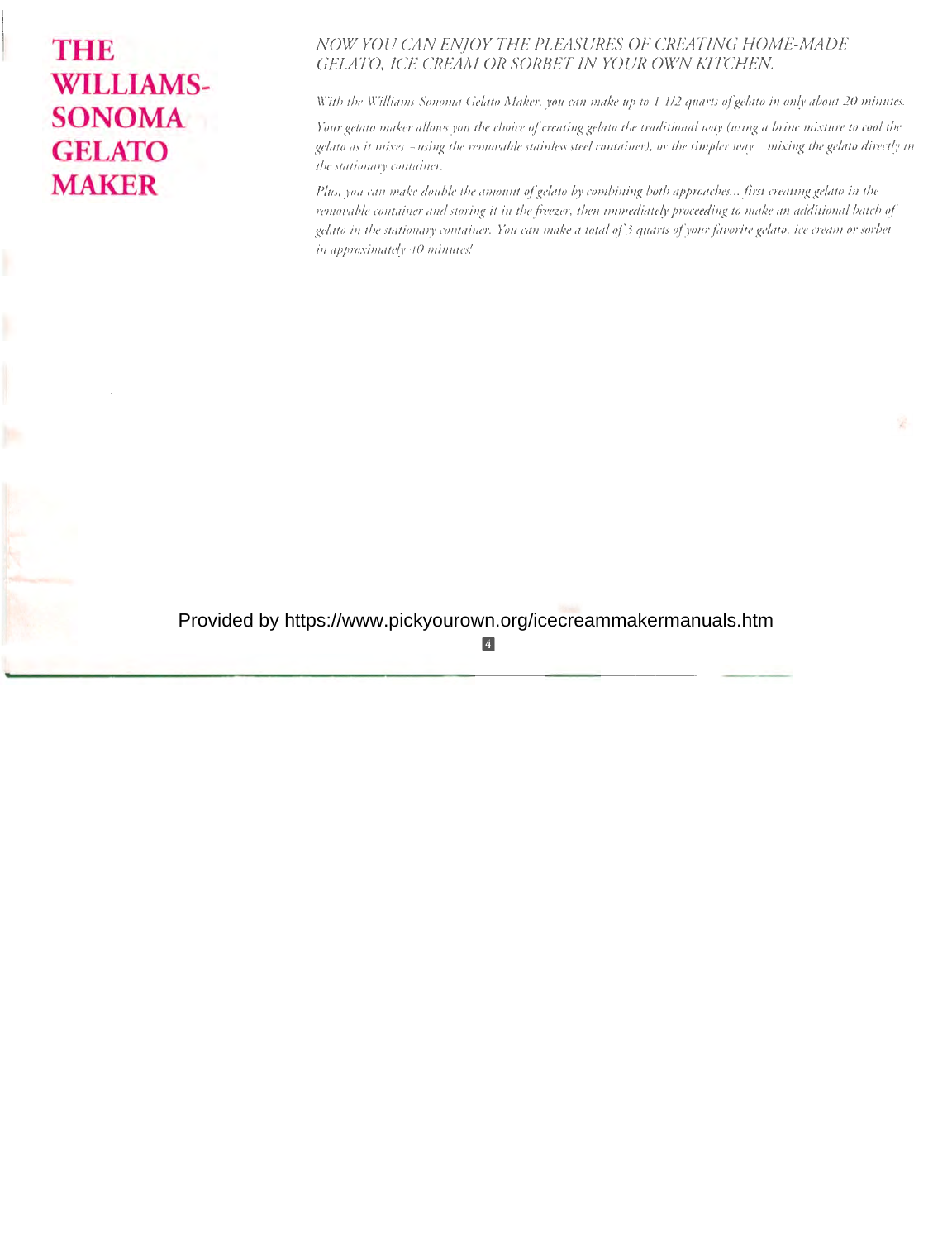# **MAKING GELATO**



**Stationary Mixing Container** 

Before you begin, be sure to locate the gelato maker away from sources of heat, and do not place it against the wall (allow at least 5" of space co permit air co escape from the side air-vent opening).

### **1. USING THE STATIONARY MIXING CONTAINER**

The stationary mixing container is the perfect cool for preparing gelaco with less time and effort and without requiring preparation of a brine mixture.

### DIRECTIONS

First, prepare the gelato mixture according to the instructions in the recipe booklet.

- a. Pre-cool the stationary mixing container (4) for 10 minutes by pressing the freezer  $\circledast$  button (7).
- b. Remove the see-through lid (1).
- c. Make sure char che large creamer blade (10) is affixed co the stationary mixing container. This should be secured in place with the knob (2).
- d. Pour the prepared gelaco mixture directly into the stationary mixing container (4).
- e. Replace the see-though cover (1).
- f. Press the on/off@ button (6) co start the operation of the creamer blade.
- g. Set the timer (5) co maximum.

NOTE: The timer on the gelaco machine can be sec co maximum as a built in clutch will automatically halt the motion of the creamer blade when the right consistency has been reached. Most gelato and other frozen desserts require only 20 minutes of mixing time, although some recipes may cake more or less time depending on the desired texture. With use, you will learn co set the timer co match your preferred consistency.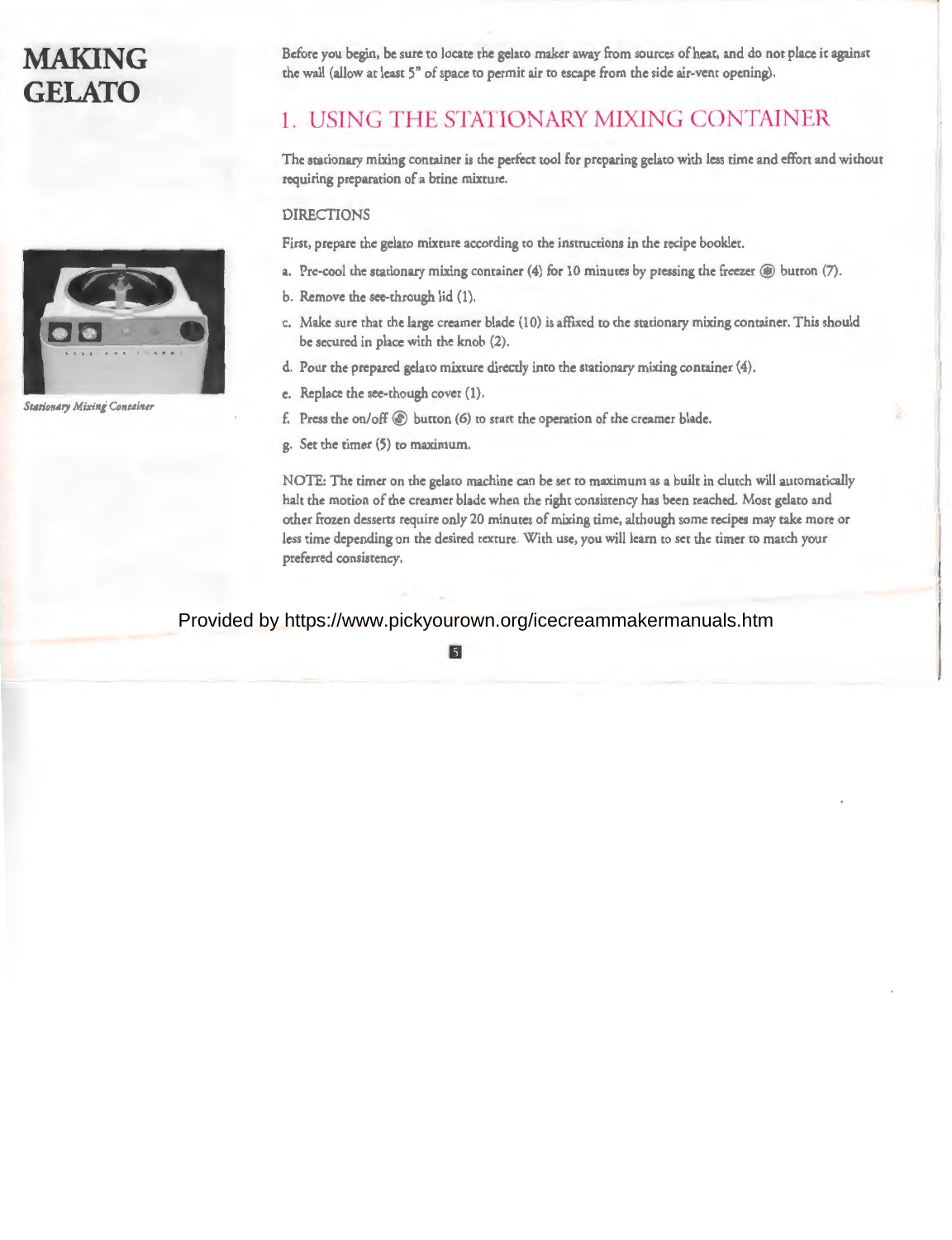

### 2. USING THE REMOVABLE MIXING CONTAINER

### • PREPARING THE BRINE MIXTURE - A COLD CONDUCTOR

Traditionally, gelato, like ice cream and sorbet, is made using a brine solution to cool the mixture. The gelaco is made in a removable mixing container which sits in bath of brine (a frozen mixture of water and sale). The brine acts as a cold conductor, cutting down on the preparation time by transmitting the cold temperature from the stationary container co the removable mixing container. The brine mixture also makes it easier to remove the mixing container once the gelato is prepared.

HOW TO PREPARE THE BRINE:

- a. Fill a glass with 1/3 sale and then add 2/3 hoc water (not boiling).
- b. Stir for 30 seconds.
- c. Let any undissolved salt settle to the bottom of the glass.
- d. Let the mixture cool slowly.
- e. Puc only the liquid brine into the measuring cup provided (14) umil it reaches the water mark on the inside of the measuring cup.

THE BRINE IS NOW READY. DO NOT ADD THE BRINE NOW. PUT THE BRINE ASIDE AND *FOLLOW THE DIRECTIONS ON THE FOLLOWING PAGE.* 

### Provided by https://www.pickyourown.org/icecreammakermanuals.htm

m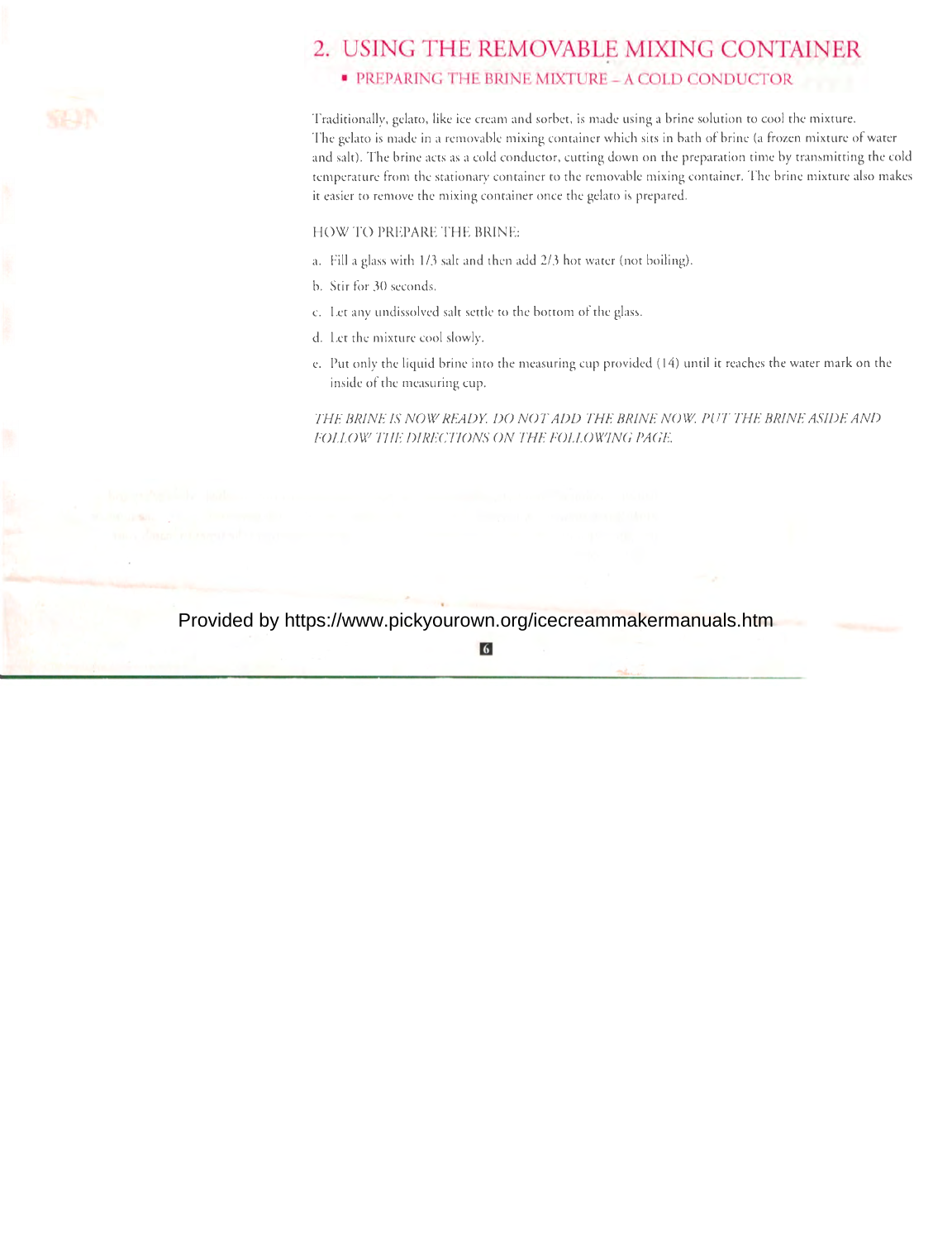

**Figure 1** 



*Figure 2* 



*Fig11re 3* 

### 2. USING THE REMOVABLE MIXING CONTAINER • MAKING GELATO

#### DIRECTIONS

First, prepare the gelato mixture according to the instructions in the recipe booklet. Then make the brine mixture as described above.

- a. Remove the cover (1), unscrew the knob (2), remove the small creamer blade (11) (fig. 1), and then remove the container by lifting it up by its metal handle (fig. 2).
- b. Pour the brine mixture you have set aside into the stationary container (fig. 3). Use only the amount of brine solution as designated by the water mark on the measuring cup. The brine mixture should just cover the bottom of the stationary container.
- c. Clean the inside of the removable mixing container.
- d. Place the removable mixing container into the stationary container making sure to line up the reference marks on the edge of the containers. Once the reference marks are lined up, lightly press the removable container into place (fig. 4).
- e. Replace the small creamer blade (11), then secure the blade with the knob (2).
- f. Press the freezer @) button and put the see-through cover back on the mixing container (fig. 5).
- g. Allow 10 minutes for mixing container to be cooled.
- h. Once the mixing container is cooled, pour in the gelato mixture (fig. 6) and replace the see-through cover (1).
- i. Set the timer (5) to maximum. Press the on/off  $\circledast$  button to start the operation of the creamer blade (fig. 5).

*WHEN MAKING TWO OR MORE FLAVORS OF GELATO IN RAPID SUCCESSION USING THE REMOVABLE CONTAINER, CHANGE THE BRINE IN THE STATIONARY CONTAINER EACH TIME.* 

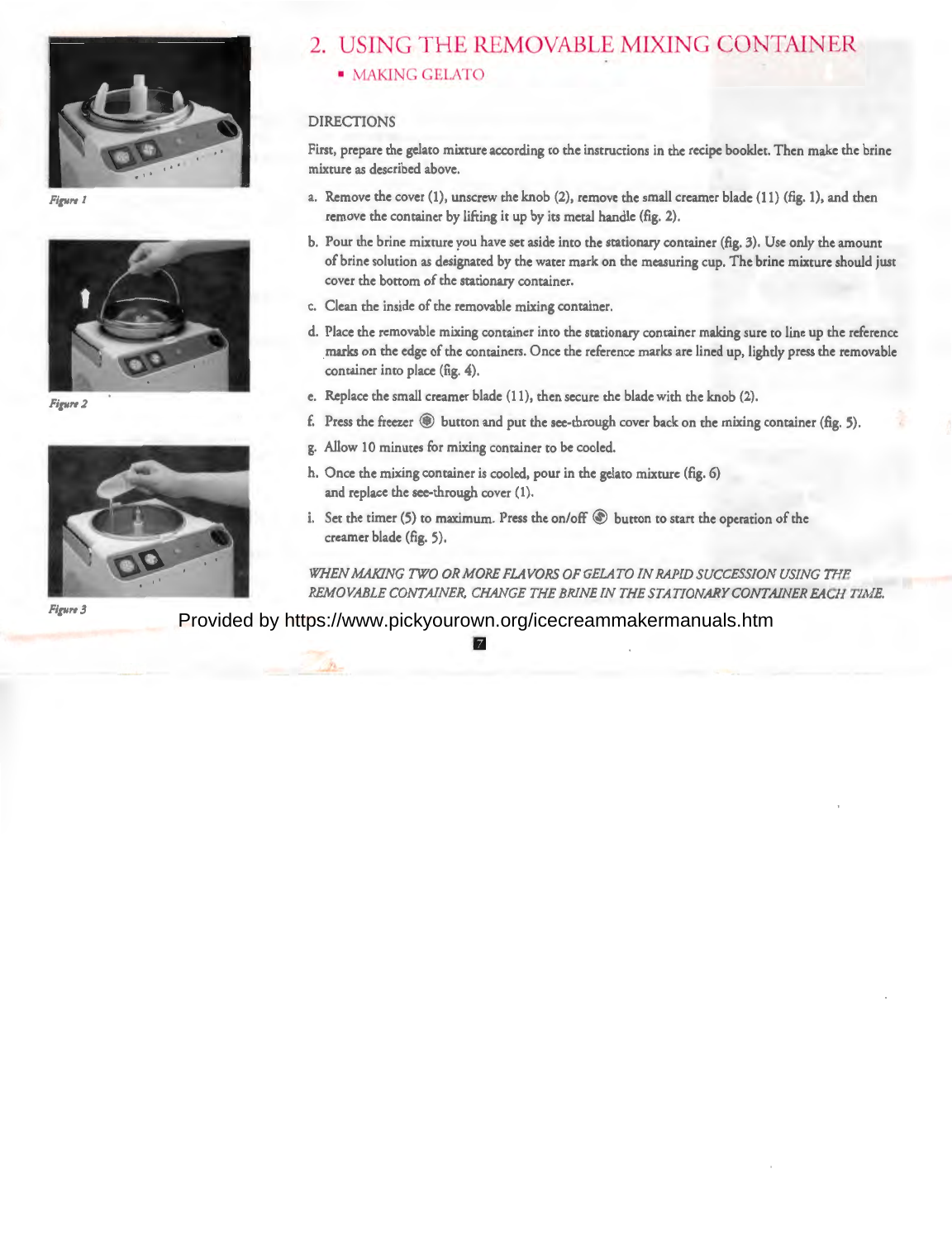

Figure 4



*Figure 5* 



*Figure 6* 

## 2. USING THE REMOVABLE MIXING CONTAINER

### **• REMOVING THE MIXING CONTAINER**

You will have noticed that the cooling circuit is separate and independent from the gelato making and blade-motion mechanism. This will keep the gelato well-chilled even if you forget to remove the container once the machine has completed its cycle or the clutch has stopped the creamer blades.

**IF THE COOLING UNIT IS KEPT ON BEYOND THE GELATO MAKING TIME, THE BRINE** *MIXTURE MAY FREEZE AND IT MAY BE HARDER TO REMOVE THE CONTAINER. IN THIS CASE TURN OFF THE COOLING UNIT BY PRESSING THE FREEZER @) BUTTON, AND WAIT 3 MINUTES BEFORE REMOVING THE CONTAINER.* 

#### TO REMOVE THE MIXING CONTAINER:

- a. Press the on/off @ button to stop the mixing operation *and* press the freezer @) button to tum off the compressor cooling unit.
- b. Wait 2-3 minutes for the brine mixture to warm between the stationary container and the removable container.
- c. Remove the see-thru lid.
- d. Unscrew the securing knob (2) holding the creamer blade in place.
- e. Grasp the removable container by its handle and lift, turning it side to side as indicated (fig. 7), until it comes loose. Once loose, lift the removable container out from the gelato maker.

### 3. TO REMOVE AND STORE THE FROZEN DESSERT

a. Use the special *NON-SCRATCH SPATULA* (15) to remove the frozen dessert from the container, and store in a separate container.

b. Your gelato can be stored in the freezer in the removable mixing container.

Provided by https://www.pickyourown.org/icecreammakermanuals.htm

 $\overline{8}$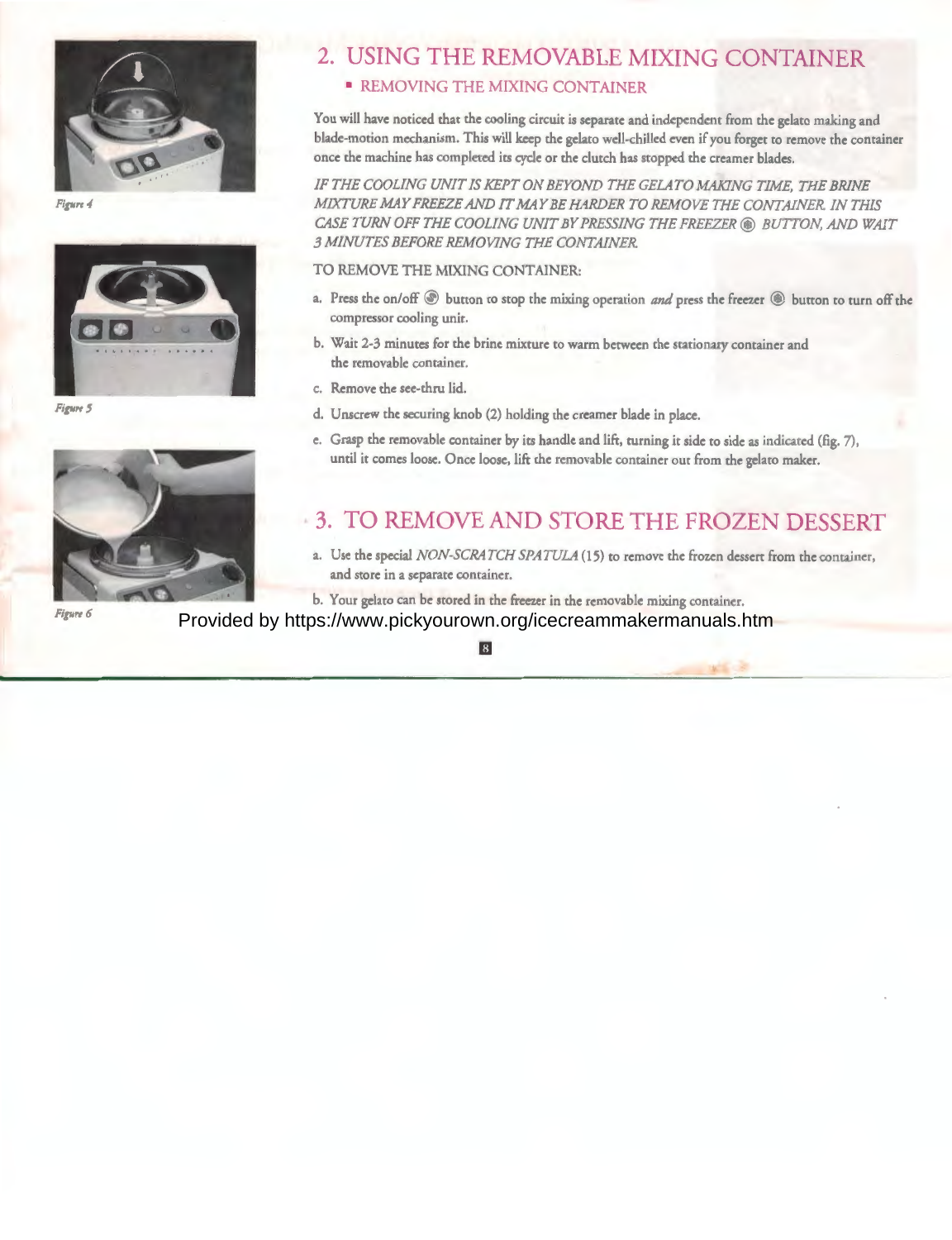

**Figure 7** 



*Figure 8* 

### **4. TO PREPARE SEVERAL FLAVORS IN SUCCESSION**

The stationary container is handy when you want to prepare several flavors of gelato in rapid succession.

- a. To prepare several flavors of gelaco in rapid succession, first use the removable mixing container co make one portion of gelaro.
- b. Remove the mixing container.
- c. Carefully clean rhe stationary mixing container co eliminate any brine mixture. (To clean rhe srarionary container of any frozen brine residues, we recommend first turning off the freezer @ button and waiting several minutes before proceeding with the cleaning operation).
- d. Proceed co make the next batch of gelaco in rhe stationary mixing container.

### **5. CLEANING AFTER USE**

### *IT IS IMPORTANT TO THOROUGHLY CLEAN THE INSIDE OF THE STATIONARY CONTAINER OF ALL TRACES OF BRINE SOLUTION IF THE BRINE SOLUTION IS ALLOWED TO BUILD UP, IT COULD DAMAGE THE CONTAINER ITSELF.*

- a. Do not immerse the cord, plugs or electrical component housing in water or other liquids.
- b. Unplug your gelaro maker before cleaning.
- c. Wipe rhe inside of the stationary container with a damp cloth and dry (fig. 8). Make sure all brine mixture is removed before scoring.
- d. Wipe all external parts of the gelaco maker with a soft, damp cloth and use a mild soap. Do nor use abrasives or harsh cleaners as rhey may damage rhe finish of the machine.
- e. Once the freezer has been turned off by pressing the freezer  $\circledast$  button the stationary container can be wiped clean with a soft damp cloth and a mild soap. Dry stationary container before scoring.

#### Provided by https://www.pickyourown.org/icecreammakermanuals.htm

#### $\overline{9}$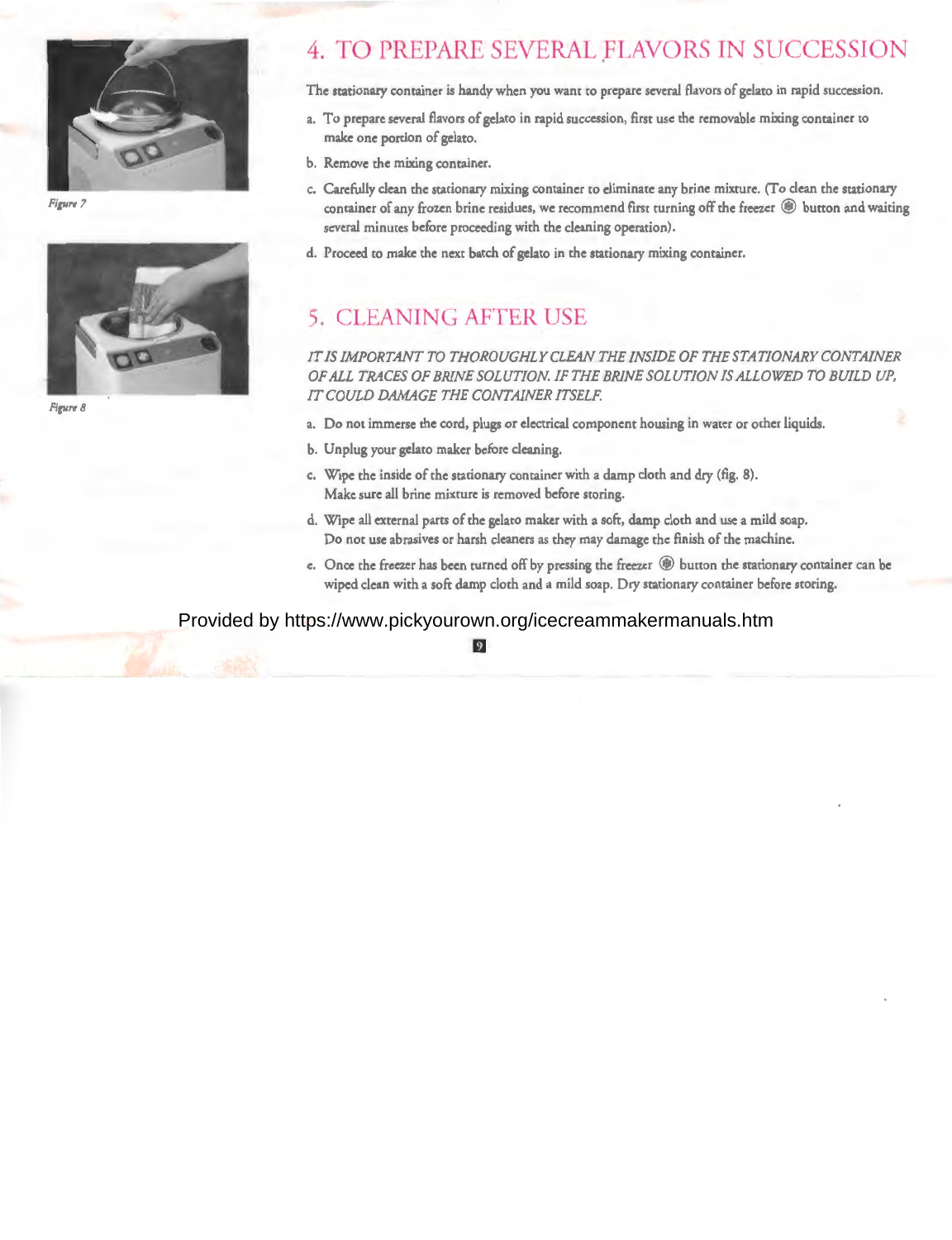- f. Check co be certain chat all traces of the brine solution are removed.
- g. The removable mixing container, the see-through cover, the large and small creamer blades, the measuring cup and the spatula can be washed in the dishwasher on the cop-shelf or by hand using warm soapy water.

### **6. HELPFUL HINTS**

- a. To avoid overly soft gelato, do not operate the gelato maker without the see-through cover in place.
- b. Chill the mixing chamber 10 minutes prior co adding the ingredients. NEVER POUR HOT MIXTURES INTO THE MIXING CONTAINERS.
- c. If the power supply is cut off or if you accidentally turn off the compressor during operation, wait 5 minutes before re-starting the freezer, pressing the on/off  $\circledast$  button.

NOTE: IF YOU TURN THE COMPRESSOR IMMEDIATELY BACK ON THE COMPRESSOR WILL NOT START, AND THE MOTOR MAY MAKE A KNOCKING SOUND.

SOLUTION: WAIT 5 MINUTES, AND THE COMPRESSOR WILL BE READY TO BEGIN OPERATION.

CAUTION: THIS APPLIANCE IS EQUIPPED WITH A THERMAL LIMIT SWITCH WHICH IS ACTIVATED IN THE EVENT OF AN OVERLOAD AND CUTS OFF THE BLADE MOTOR. IN EVENT OF EXTENDED OPERATION, IT IS ADVISABLE TO LET THE APPLIANCE REST BEFORE STARTING A NEW PREPARATION.

WHEN THE CREAMER BLADE STOPS, THE ICE CREAM IS READY AND THE CLUTCH IS ACTIVATED. IT IS THEREFORE RECOMMENDED TO DEPRESS THE CREAMER BLADE PUSH-BUTTON (6) TO AVOID OVERHEATING.

### Provided by https://www.pickyourown.org/icecreammakermanuals.htm

ķ



**l**<sub>10</sub>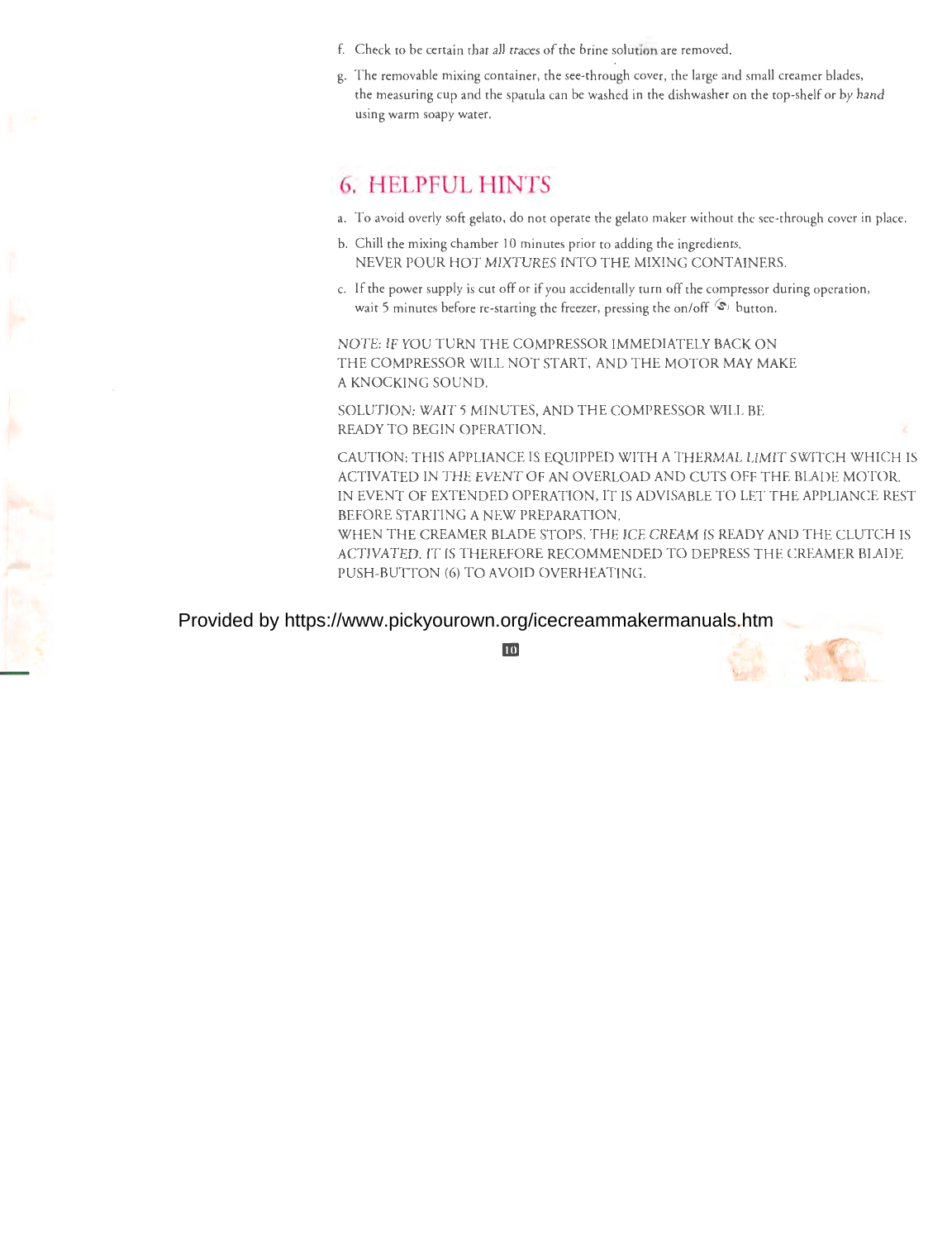### . 7. **RECIPES**

### PISTACHIO GELATO

Ingredients:

J */2 cup (65 grams) unsalted, sheLLed pistachio nuts 114 cup (30 grams) peeled almonds 2-1/2 cups (600 grams) milk* 

*1 whole vanilla bean 2/3 cup (150 grams) sugar 2 egg yolks* 

Preparation:

Combine pistachios and almonds in a food processor with a quarter cup each of the sugar and milk. Process until nuts are pulverized. Add the vanilla bean co the rest of the milk in a saucepan. Heat almost to a boil, and remove from heat. Cover and sec aside for a few minutes. Drop egg yolks into a small mixing bowl, and beat sugar into chem. Remove vanilla bean from milk. Whisk a little of the warm milk into the yolk and sugar mixture, before stirring the egg mixture into the pan of milk. Stir constantly until the mixture just begins to boil. Remove immediately from the heat, continuing to stir co prevent the eggs from curdling. Strain, using a fine sieve, and stir in ground nuts. Cool to at least room temperature. Pour into pre-chilled ice cream machine, and freeze for approximately 30 minutes. Makes about 3/4 quart.

#### VANILLA GELATO

Ingredients: *2 cups (500 grams) milk 2/3 cup (150 grams) heavy cream 1 whole vanilla bean* 

*3 egg yolks 213 cup (150 grams) sugar 2 teaspoons vanilla extract* 

Preparation:

...

Combine milk, cream and vanilla bean in a saucepan. Bring liquids almost co a boil, and remove from heat. Cover and set aside for a few minutes. Drop egg yolks into a small mixing bowl, and beat sugar into them. Remove vanilla bean from liquids. Whisk a little of the warm liquids into the yolk and sugar mixture, before stirring the egg mixture into the pan ofliquids. Stir constantly until the mixture just begins co boil. Remove immediately from the heat, continuing to stir to prevent the eggs from curdling. Strain, and cool to at least room temperature. Stir in vanilla extract. Pour into a pre-chilled ice cream machine, and freeze for approximately 30 minutes. Makes about 3/4 quart.

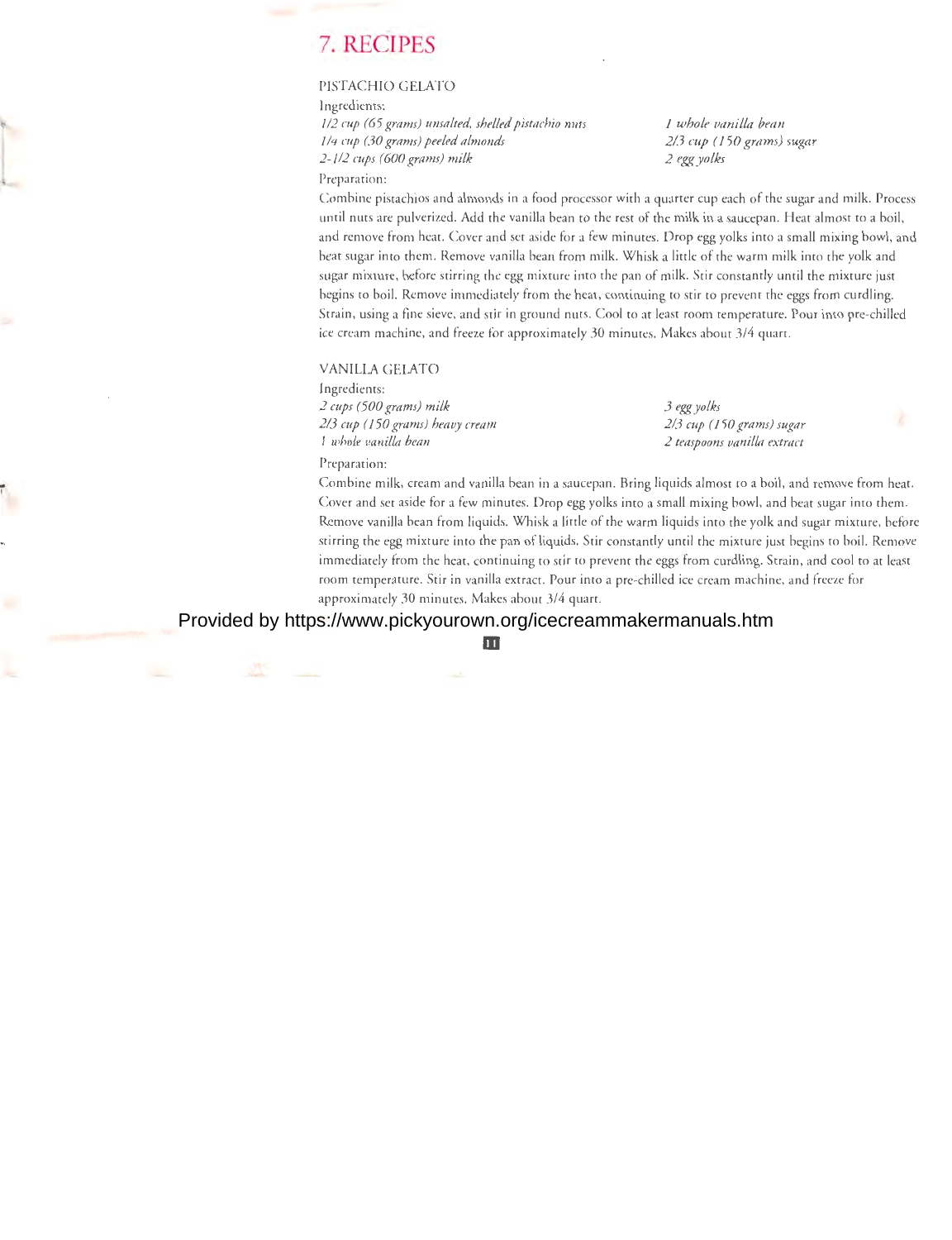### CHOCOLATE GELATO

Ingredients: *5-1 /2 ounces (15 0 grams) bittersweet chocolate 2 cups (500 grams) milk* 

Preparation:

*3 egg yolks 718 cup (180 grams) sugar* 

Melt chocolate in a double boiler. Heat milk, in a saucepan, almost to a boil, and remove from heat. Cover and set aside for a few minutes. Drop egg yolks into a small mixing bowl, and beat sugar into them. Whisk a little of the warm milk into the yolk and sugar mixture, before stirring the egg mixture into the pan of milk. Stir constantly until the mixture just begins to boil. Remove immediately from the heat, continuing to stir to prevent the eggs from curdling. Whisk in melted chocolate. Strain and cool, to at least room temperature. Pour into a pre-chilled ice cream machine, and freeze for approximately 20 minutes. Makes about 3/4 Quart.

#### LEMON SORBET

Preparation:

Ingredients: *1-1/2 cups (200 grams) sugar cubes 6 large lemons* 

*2 teaspoons water 1 egg white* 

Rub the sugar cubes on the surface of the lemons skins until the sides of the sugar cubes have yellowed. Juice the lemons. Combine the sugar cubes, lemon juice, and water in a saucepan. Lightly beat the egg white, and whisk into the other ingredients. Stir the mixture over heat until it achieves a light syrup consistency. Remove from heat and strain. Cool to at least room temperature. Pour into a pre-chilled ice cream machine, and freeze for approximately 15 minutes. Makes about one pint.